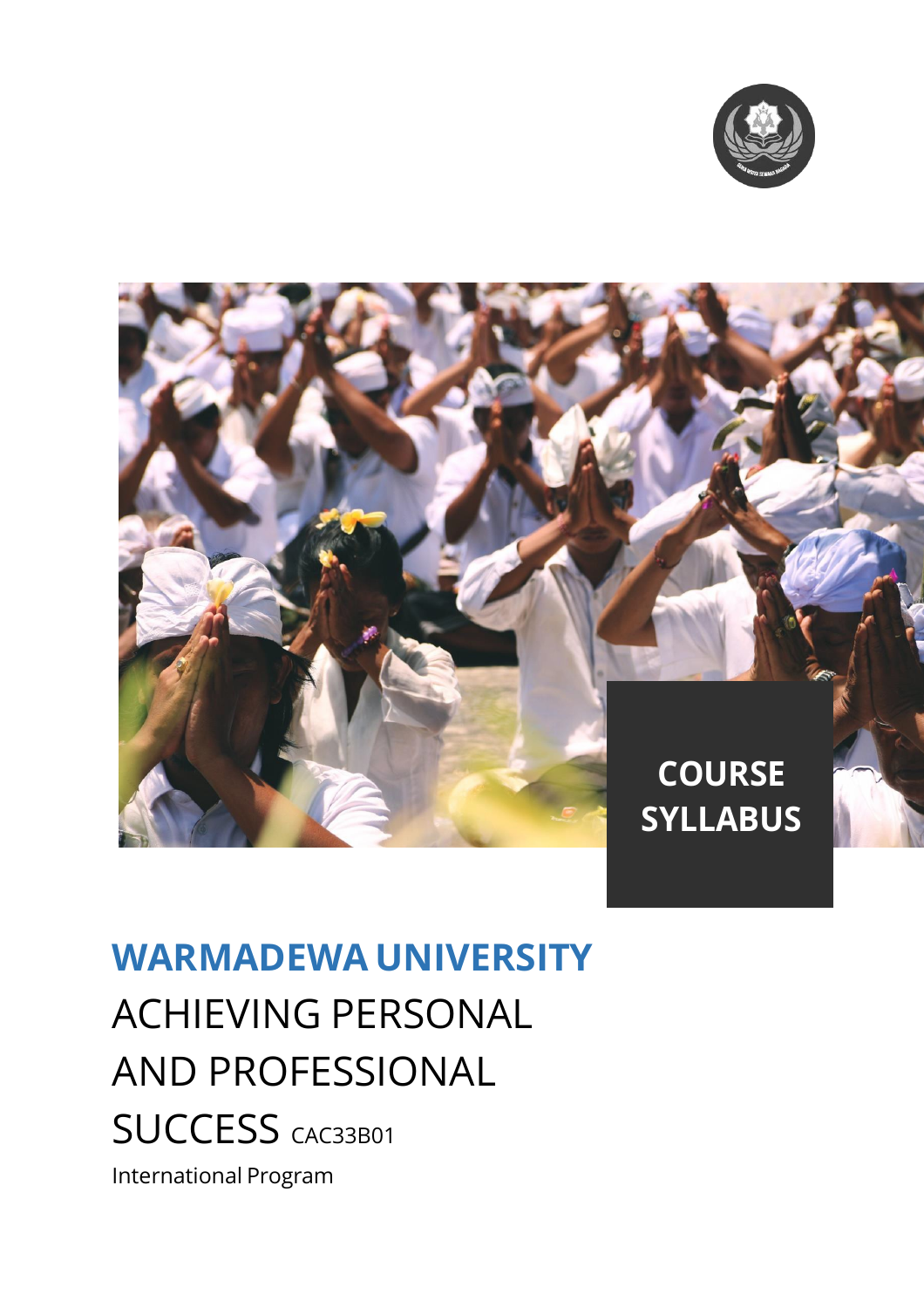

# ACHIEVING PERSONAL AND PROFESSIONAL SUCCESS **5 ECTS**

# **COURSE DESCRIPTION**

This course introduces the tools and techniques for defining and achieving success in your personal and professional life. You will hear true stories about finding your passion and core values, applying these values to your own life, working well with others, communicating effectively, setting goals, and using influence to achieve these goals. You will also learn how to manage your time efficiently, the importance of work-life balance, and why taking care of your mental and physical well-being can hugely affect your professional success.

# **OBJECTIVES**

By the end of this course, students should be able to:

- **EXECUTE:** Know what drives them and how to utilize that in life and work.
- $\blacksquare$  Create the perfect work-life balance.
- **Example 1** Identify specific time management tools for personal and professional productivity.<br>
Set goals and use influence to achieve them
- Set goals and use influence to achieve them.
- $\blacksquare$  Communicate effectively online and in real life.

#### **LECTURING METHOD**

The course will be presented in lecture activities, classroom assignments and discussions, case studies, special topic presentations, and homework. Students will be working primarily based on real-life stories, though additional materials can be assigned from time to time. To understand the topics covered in this course, students must read the supplied online material before class sessions to contribute thoughtfully to the class discussions and exercises.

#### **ASSIGNMENTS**

During the semester, you will do several assignments that are mainly focusing on literature reviews on different topics given by the lecturer. The assignments will be included in the course grade at the end of your semester.

#### **ASSESSMENT METHOD**

Class attendance 10 %, Exercises and projects 30 %, Mid-term exam 30 %, Final case study 30 %

#### **LECTURERS**

Made Bram Sarjana and guest lecturers